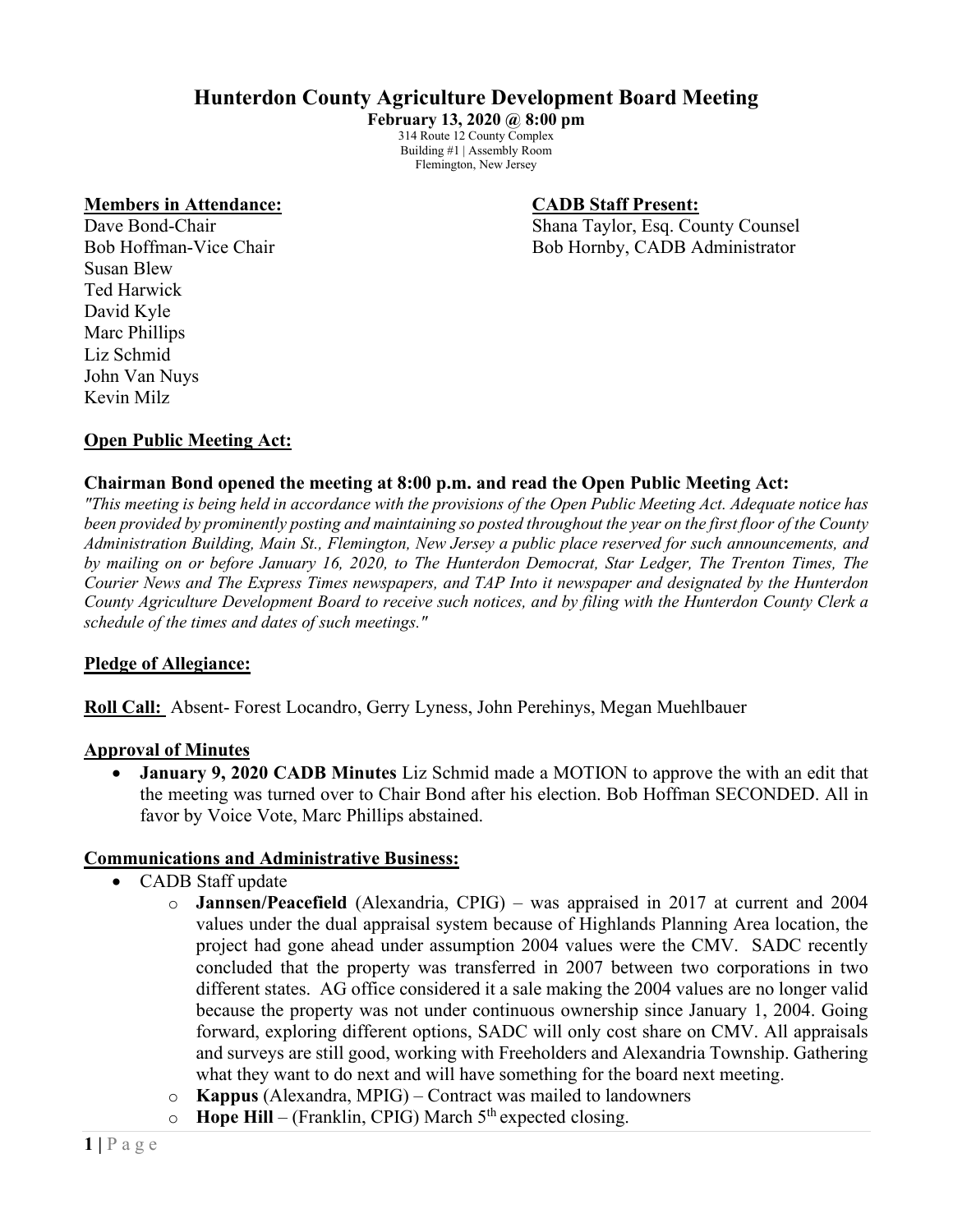- o **Grochowicz** (Hampton, Glen Gardner, Bethlehem, CPIG) Adam has been keeping landowners up to date on things. Waiting for Fish & Wildlife and SADC to agree on a consolidated Deed of Easement.
- **2020 Spring Preservation Round**: Proposed Spring round of Farmland Preservation Applications with a deadline of April 9, 2020 and preliminary acceptance vote by CADB on May 14, 2020. Chairman Bond asked for a MOTION, Bob Hoffman made a MOTION to approve John Van Nuys SECONDED. All in favor by Voice Vote.
- **Monitoring Update:** Kevin Milz stated he inspected 30 farms in the last month. Bob stated that SADC said 81% of farms were monitored in Fiscal 2018-2019.

## **SADC Updates:**

*Bob updated on behalf of SADC.*

- **Farm Succession and Estate Planning Workshop**; March 31<sup>st</sup> at Recklesstown Distillery in Columbus NJ, hosted by SADC
- **Special Occasion Events;** SADC report on to State Legislator in likely in February. Vote today with Ag sub-committee on special events legislation, independent from SADC.

## **Chair Comments:**

• None at this time

## **Old Business:**

• **Farmland Preservation Plan**; Will probably not be sent out to a Subcontractor. Going to see how much can be done in house. Will host a public comment period of what people want in it and go from there. There is grant money available, after grant is signed, we have 2 years to have it completed.

## **New Business:**

• None at this time.

# **Right To Farm Matters:**

- SSAMP Hearing
	- o **Beneduce Vineyards (Alexandria Block 21 Lot 41.31)** Beneduce Vineyards asked for adjournment until next CADB meeting on March  $12<sup>th</sup>$ .
		- Counsel called for a motion to open Public Hearing on Beneduce Vineyards Liz Schmid made a MOTION to Open the Hearing, Susan Blew SECONDED. All in favor.
		- Counsel called for a motion to adjourn the Hearing until March 12, 2020, Ted Harwick made a MOTION to Adjourn and Carry, Marc Phillips SECONDED. All in favor.
- **Melick's Oldwick Farm (Tewksbury Block 44 Lot 26)** Right to Farm hearing next Thursday, February 21<sup>st</sup>.
	- o Bob handed out additional information provided by the applicant and asked that the Board review them and bring them to the meeting next week.
	- o County Counsel has recused themselves from this matter, outside Counsel for the county was not available tonight or the March meeting. The Special Meeting will move the process along in a timely manner. Bob thanked the Board for their cooperation.